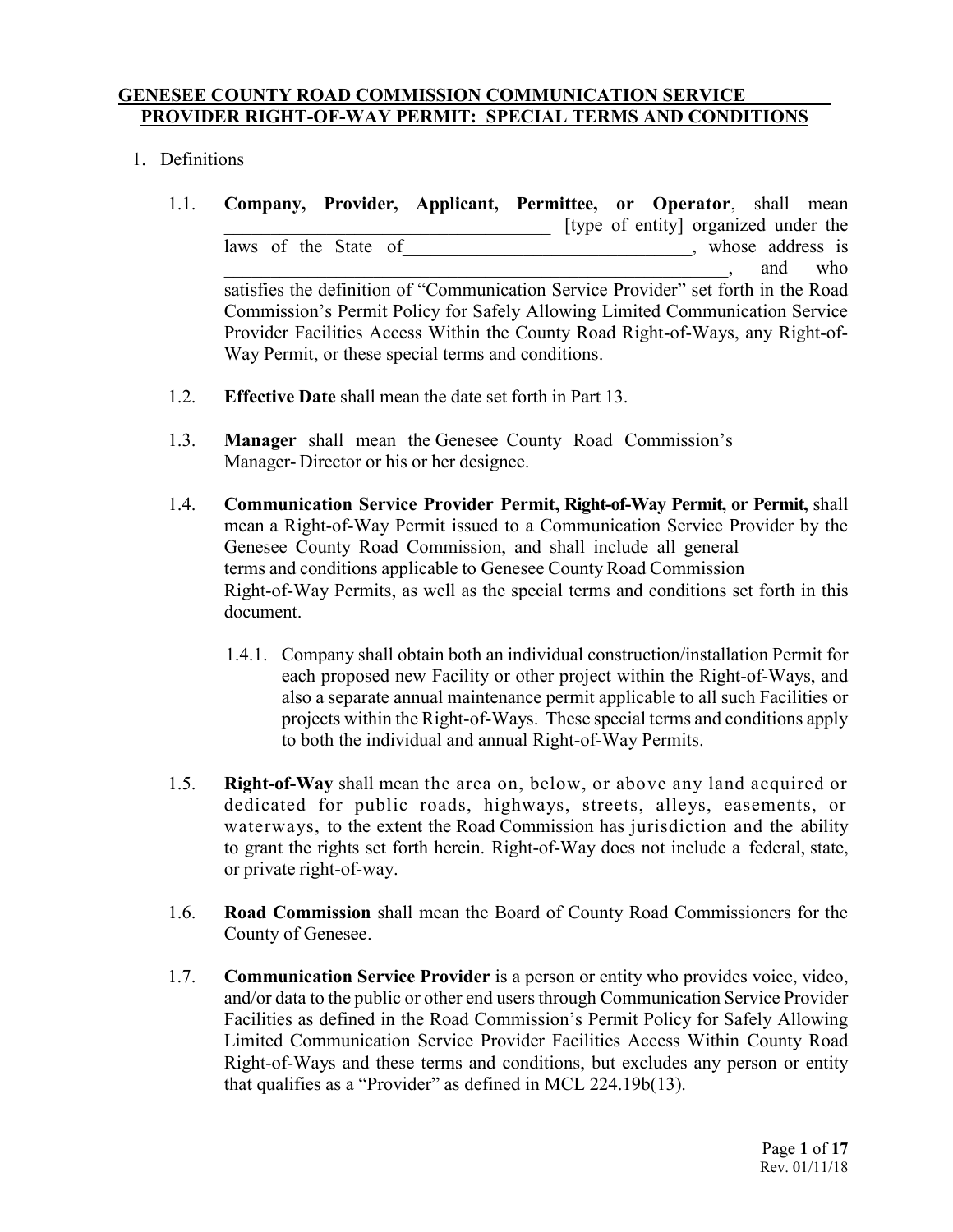- 1.7.1. A person who operates under written agreement with a Communication Service Provider to provide communication services over a communications service facility or to install, maintain, house, manage or operate communications service facilities, shall be treated as a Communication Service Provider for purposes of any Right-of-Way permit and these terms and conditions.
- 1.8. **Communication Service Facilities, or Facilities,** shall mean the Company's equipment or personal property, including but not limited to copper and fiber cables, lines, wires, switches, conduits, pipes, antennae, radio devices, and sheaths, which are used to or can generate, receive, transmit, carry, amplify, or provide voice, video, and/ o r data, to the public or other end users. For purposes of any Right-of-Way permit and these terms and conditions only, and where specifically approved by Franchise, License, Lease or other such agreement by the constitutionally authorized franchising authority, Facilities may include antennas, supporting structures for antennas, equipment shelters or houses, and any ancillary equipment and miscellaneous hardware used to provide federally licensed commercial mobile service as defined in Section 332(d) of Part I of Title III of the Communications Act of 1934, Chapter 652, 48 Stat. 1064, 47 U.S.C. 332 and further defined as commercial mobile radio service in 47 CFR 20.3, and service provided by any wireless, 2-way communications device.
- 1.9. **Person** means an individual, partnership, cooperative, association, private corporation, public corporation, utility, personal representative, receiver, trustee, assignee, governmental entity or other legal entity.
- 2. Grant
	- 2.1. Consideration. The Road Commission may, if at all, grant a Permit or Permits to Company for the construction and installation of individual Facilities, and for the annual access to and ongoing use of the public Right-of-Way to construct, install and maintain Facilities in those portions of the public Right-of-Way identified on **Exhibit A** only in consideration of and upon the terms and conditions set forth herein.
		- 2.1.1. Exhibit A may be modified by written request by Company and only upon approval by the Road Commission.
	- 2.2. Overlashing. Company shall not allow the wires or any other facilities of a third party to be overlashed to the Facilities without the Road Commission's prior written consent, which consent shall not be unreasonably withheld or delayed.
	- 2.3. Nonexclusive. The rights granted by any Right-of-Way permit and these terms and conditions are nonexclusive. The Road Commission reserves the right to approve, at any time, additional permits for access to and ongoing usage of the public Rightof-Way by Communications Service Providers and to enter into such other agreements for use of the public Right-of-Way with other Communications Service Providers.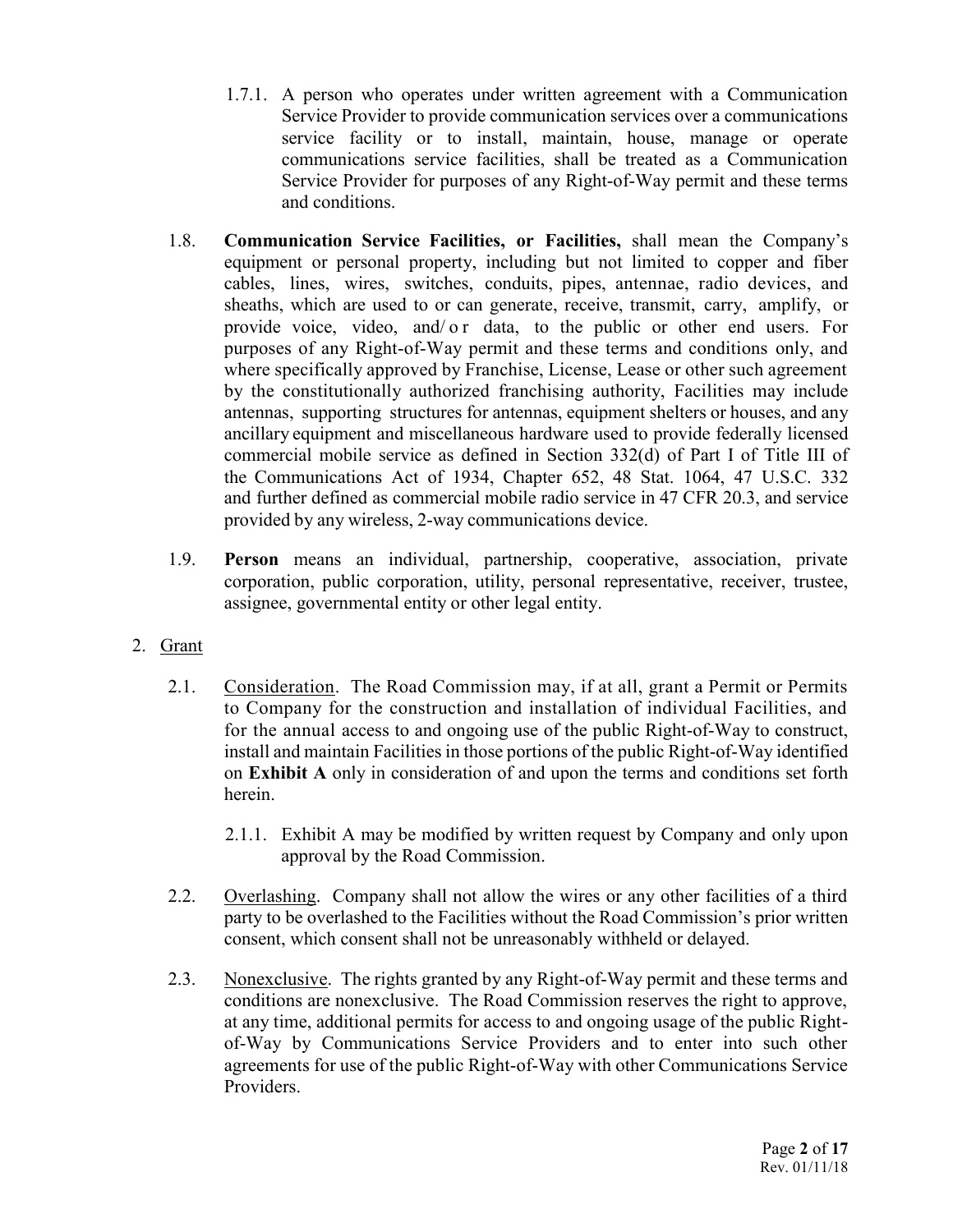#### 3. Contacts, Maps and Plans

- 3.1. Company Contacts. The names, addresses and the like for engineering and construction related information for Company and its Facilities are as follows:
	- 3.1.1. The address, e-mail address, phone number and contact person (title or name) at Company's local office (in or near Genesee County)  $\overline{\text{is}}$
	- 3.1.2. If Company's engineering drawings, as-built plans and related records for the Facilities will not be located at the preceding local office, the location address, phone number and contact person (title or department) for them is

**\_\_\_\_\_\_\_\_\_\_\_\_\_\_\_\_\_\_\_\_\_\_\_\_\_\_\_\_\_\_\_\_\_\_\_\_\_\_\_\_\_\_\_\_\_\_\_\_\_\_\_\_\_\_**

3.1.3. The name, title, address, e-mail address and telephone numbers of Company's engineering contact person(s) with responsibility for the design, plans and construction of the Facilities is **\_\_\_\_\_\_\_\_\_\_\_\_\_\_\_\_\_\_\_\_** 

**\_\_\_\_\_\_\_\_\_\_\_\_\_\_\_\_\_\_\_\_\_\_\_\_\_\_\_\_\_\_\_\_\_\_\_\_\_\_\_\_\_\_\_\_\_\_\_\_\_\_\_\_\_\_**

3.1.4. The address, phone number and contact person (title or department) at Company's home office/regional office with responsibility for engineering and construction related aspects of the Facilities is **\_\_\_\_\_\_\_\_\_\_\_\_\_\_\_\_\_\_\_\_** 

**\_\_\_\_\_\_\_\_\_\_\_\_\_\_\_\_\_\_\_\_\_\_\_\_\_\_\_\_\_\_\_\_\_\_\_\_\_\_\_\_\_\_\_\_\_\_\_\_\_\_\_\_\_\_**

- 3.1.5. Company shall at all times provide Manager with the phone number at which a live representative of Company (not voice mail) can be reached 24 hours a day, seven (7) days a week, in the event of a public emergency. The phone number is  $\overline{() \cdot \cdot \cdot}$  - \_\_\_\_\_\_.
- 3.1.6. The preceding information is accurate as of the Effective Date. Company shall notify the Road Commission in writing as set forth in Part 12 of any changes in the preceding information.
- 3.2. Route Maps. At the time of Application and again within ninety (90) days after the substantial completion of construction of new Facilities pursuant to this permit and these terms and conditions, a Communications Service Provider shall submit route maps showing the specific location of the Facilities to the Road Commission.
- 3.3. As-Built Records. Company, without expense to the Road Commission, shall give the Road Commission access to all "as-built" maps, records, plans and specifications showing the Facilities or portions thereof in the public Right-of-Way following completion of construction. Upon request by the Road Commission, Company shall inform the Road Commission as soon as reasonably possible of any changes from previously supplied maps, records, or plans and shall mark-up maps provided by the Road Commission so as to show the location of the Facilities.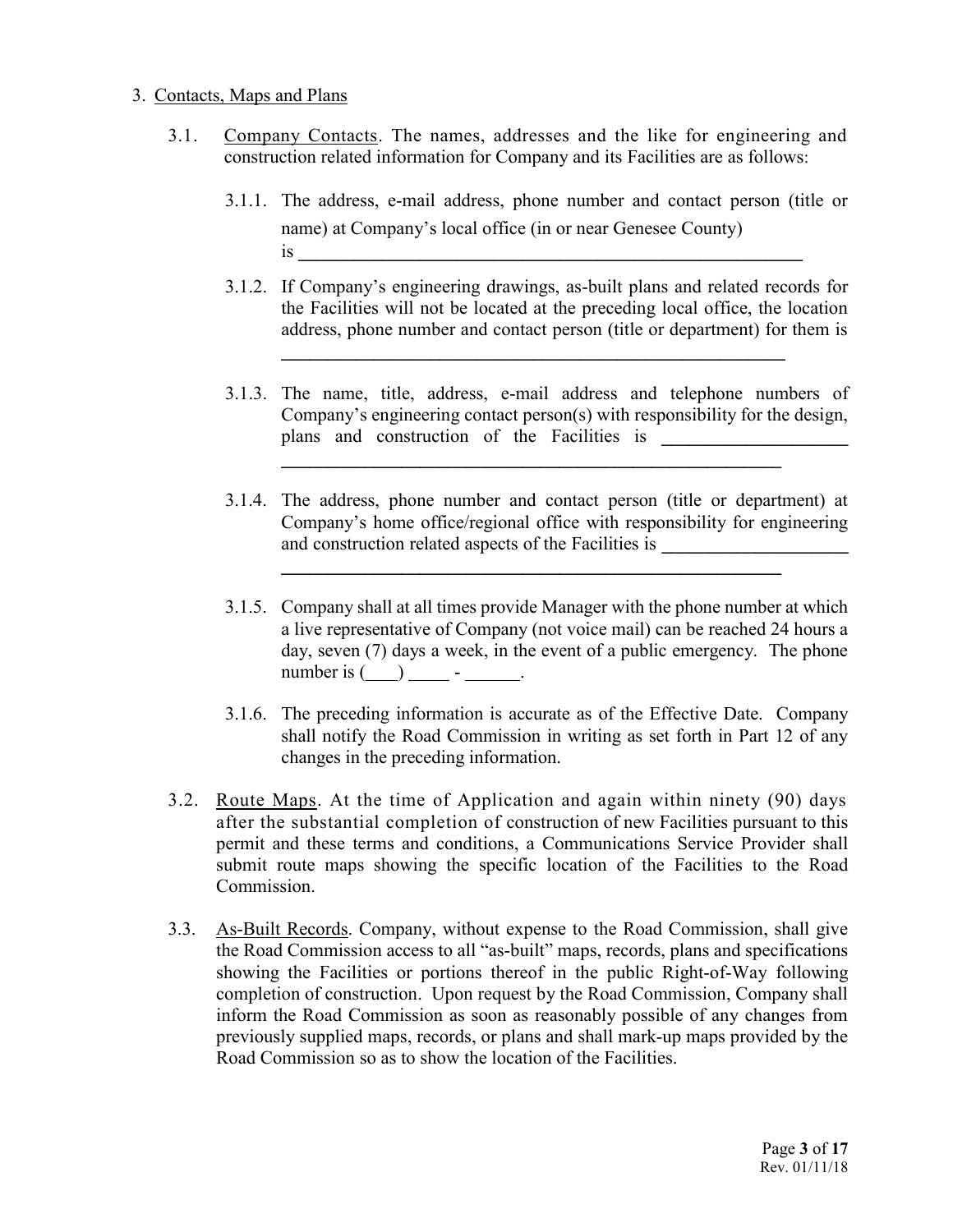## 4. Use of Public Right-of-Way

- 4.1. No Burden on Public Right-of-Way. Company, its contractors, subcontractors, and the Facilities shall not unduly burden or interfere with the present or future use of any of the public Right-of-Way. Company's aerial cables and wires shall be suspended so as to not endanger or injure persons or property in or about the public Right-of-Way. If the Road Commission reasonably determines that any portion of the Facilities constitutes an undue burden or interference due to changed circumstances, Company, at its sole expense, shall modify the Facilities or take such other actions as the Road Commission may determine is in the public interest to remove or alleviate the burden, and Company shall do so within a reasonable time period. The Road Commission shall attempt to require all occupants of a pole or conduit whose Facilities are a burden to remove or alleviate the burden concurrently.
- 4.2. No Priority. Any Right-of-Way permit and these terms and conditions do not establish any priority of use of the Right-of-Way by Company over any present or future permittees or parties having agreements with the Road Commission or franchises for such use. In the event of any dispute as to the priority of use of the Right-of-Way, the first priority shall be to the public generally, the second priority to Road Commission, the third priority to any other applicable unit of local government, and fourth to the State of Michigan and its political subdivisions in the performance of their various functions, and thereafter as between other permit, agreement or franchise holders, as determined by the Road Commission in the exercise of its powers, including the police power and other powers reserved to and conferred on it by the State of Michigan.
- 4.3. Restoration of Property. Company, its contractors and subcontractors shall immediately (subject to seasonal work restrictions) restore, at Company's sole expense, in a manner approved by the Road Commission, any portion of the public Right-of-Way that is in any way disturbed, damaged, or injured by the construction, installation, operation, maintenance or removal of the Facilities to an equivalent or better condition as that which existed prior to the disturbance. In the event that Company, its contractors or subcontractors fail to make such repair within a reasonable time, the Road Commission may make the repair and Company shall pay the costs the Road Commission incurred for such repair.
- 4.4. Marking. Company shall mark the Facilities as follows:
	- 4.4.1. Aerial portions of the Facilities shall be marked with a marker on Company's lines on alternate poles which shall state Company's name and provide a tollfree number to call for assistance. Direct buried underground portions of the Facilities shall have (1) a conducting wire placed in the ground at least several inches above Company's cable (if such cable is nonconductive); (2) at least several inches above that, a continuous colored tape with a statement to the effect that there is buried cable beneath; and (3) stakes or other appropriate above ground markers with Company's name and a toll-free number indicating that there is buried telephone cable below. Bored underground portions of the Facilities shall have a conducting wire at the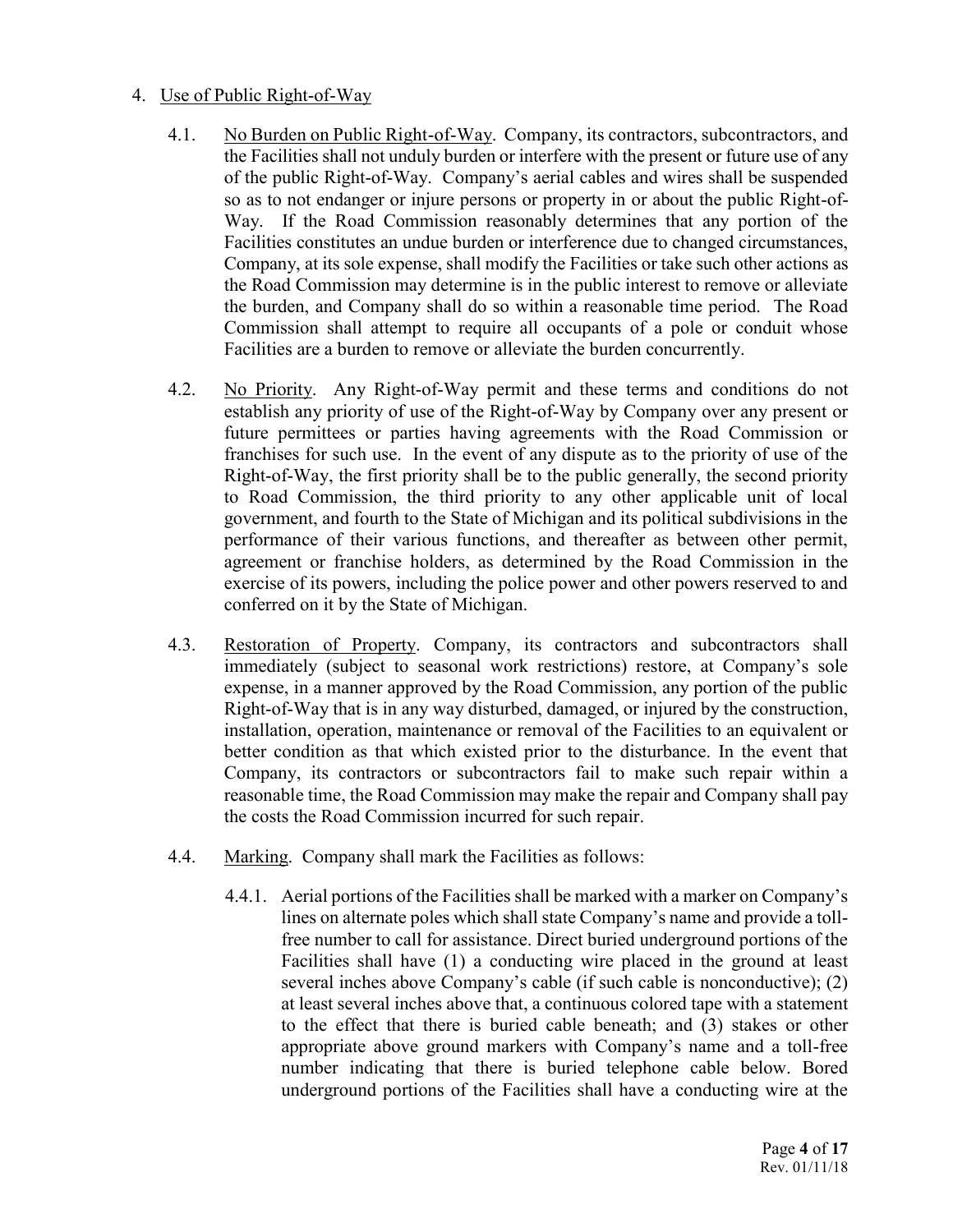same depth as the cable and shall not be required to provide the continuous colored tape. Portions of the Facilities located in conduit, including conduit of others used by Company, shall be marked at its entrance into and exit from each manhole and handhole with Company's name and a toll-free telephone number.

- 4.5. Tree Trimming. Company may trim trees upon and overhanging the public Rightof-Way so as to prevent the branches of such trees from coming into contact with the Facilities, consistent with any standards adopted by the Road Commission. Company shall dispose of all trimmed materials. Company shall minimize the trimming of trees to that essential to maintain the integrity of the Facilities. Except in emergencies, all trimming of trees in the public Right-of-Way shall have the advance approval of the Road Commission.
- 4.6. Installation and Maintenance. The construction and installation of the Facilities shall be performed pursuant to plans approved by the Road Commission. The open cut of any public Right-of-Way shall be coordinated with the Road Commission. Company shall install and maintain the Facilities in a reasonably safe condition. If the existing poles in the public Right-of-Way are overburdened or unavailable for Company's use, or the facilities of all users of the poles are required to go underground then Company shall, at its expense, place such portion of its Facilities underground, unless the Road Commission approve(s) an alternate location. Company may perform routine maintenance on the Facilities only if it has obtained a separate permit to work within the Right-of-Way for the maintenance activity, or a seasonal permit to work within the Right-of-Way for the performance of that activity.
	- 4.6.1. All proposed above ground Facilities (poles, guys, pedestal boxes, etc.) shall be staked for field inspection during the Road Commission's plan review of any Right-of-Way Permit application.
- 4.7. Pavement Cut Coordination. Company shall coordinate its construction and all other work in the Right-of-Way with the Road Commission's programs for street construction and rebuilding (collectively "Street Construction") and its program for street repaving and resurfacing (except seal coating and patching) (collectively, "Street Resurfacing").
	- 4.7.1. The goals of such coordination shall be to encourage Company to conduct all work in the Right-of-Way in conjunction with or immediately prior to any Street Construction or Street Resurfacing planned by the Road Commission.
- 4.8. Compliance with Laws and Standards. Company shall comply with all laws, statutes, ordinances, rules and regulations regarding the construction, installation, and maintenance of its Facilities, whether federal, state or local, now in force or which hereafter may be promulgated. These may include the following list of potential laws, statutes, ordinances, rules and regulations that may apply in addition to this Road Commission's requirements and is provided here as an instructive list and for the benefit of the Company and Road Commission alike. This list, however,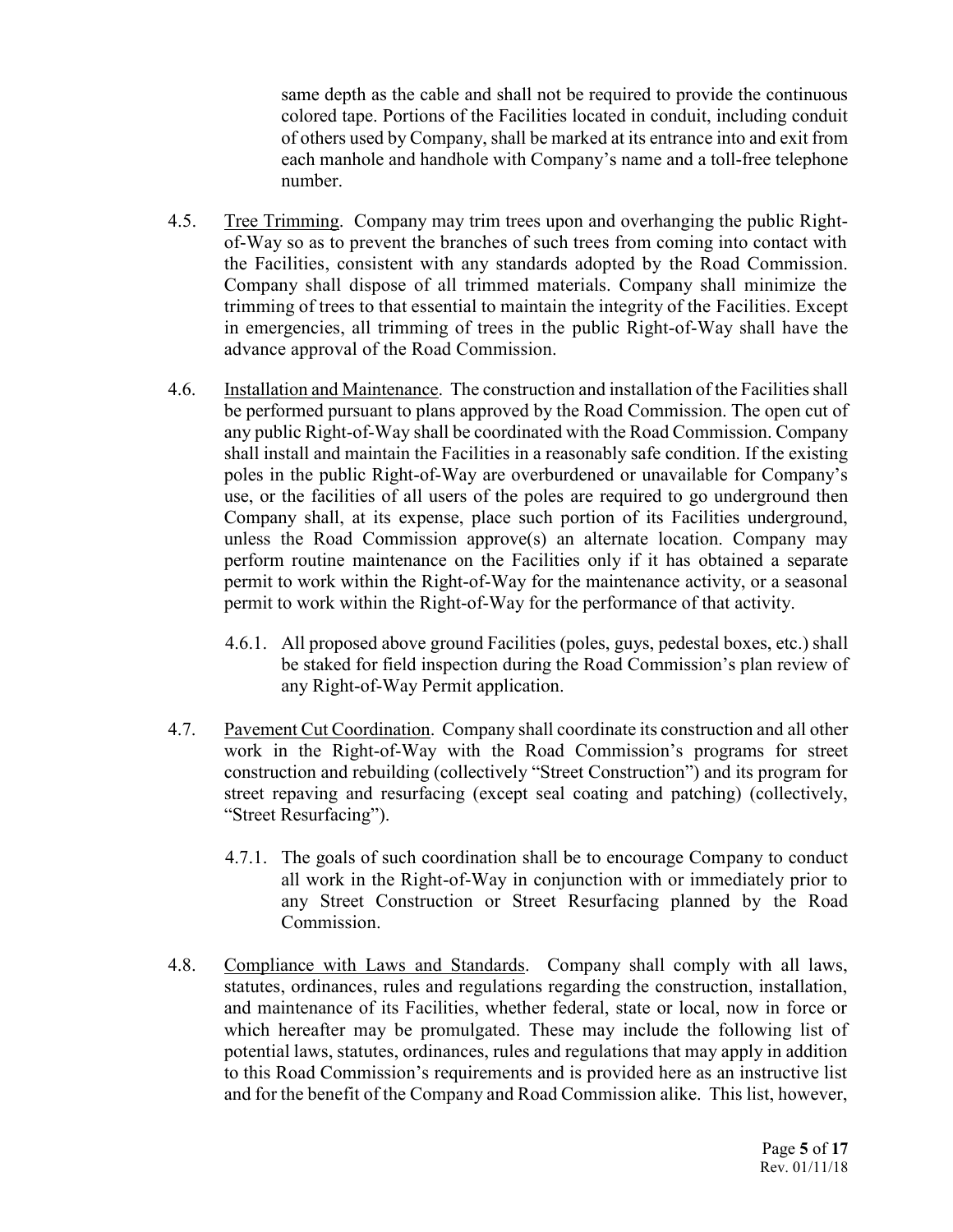creates no duties or obligations upon the Commission whatsoever. Compliance with any such laws, statutes, ordinances, rules and regulations that follow remain the sole responsibility of the Company:

- 4.8.1. Utility line permits and highway permits/agreements with any involved utility, MDOT or FHWA.
- 4.8.2. All applicable national, regional and local codes and industry standards, including but not limited to:
	- 4.8.2.1. The National Electrical Safety Code (latest edition adopted by Michigan Public Service Commission); and
	- 4.8.2.2. The National Electric Code (latest edition); and
	- 4.8.2.3. AASHTO Guidelines including but not limited to protecting proposed obstacles in the right of way and sight distance obstructions; and
	- 4.8.2.4. MDOT Guidelines including but not limited to sight distance obstructions; and
	- 4.8.2.5. MMUTCD Guidelines; and
	- 4.8.2.6. All zoning, land use and building ordinances including setback requirements, fall radius issues and historic preservation ordinances and State Historic Preservation Office regulations as may exist or may hereafter be amended.
	- 4.8.2.7. FAA review and approvals; and
	- 4.8.2.8. Federal, state or local environmental regulations; and
	- 4.8.2.9. Local franchise, license or lease of the Right-of-Way requirements; and
- 4.8.3. In addition, the following checklist of issues and concerns should be addressed and considered by the Company and Commission Staff when submitting and reviewing an application:
	- 4.8.3.1. Has the applicant satisfied the Use/Installation Priority Preference Considerations contained in Section 3.3 of the Road Commission's Permit Policy for Safely Allowing Limited Communication Service Provider Facilities Access Within the County Road Right-of-Ways?
	- 4.8.3.2. Will the proposed construction methods and duration interfere with public travel?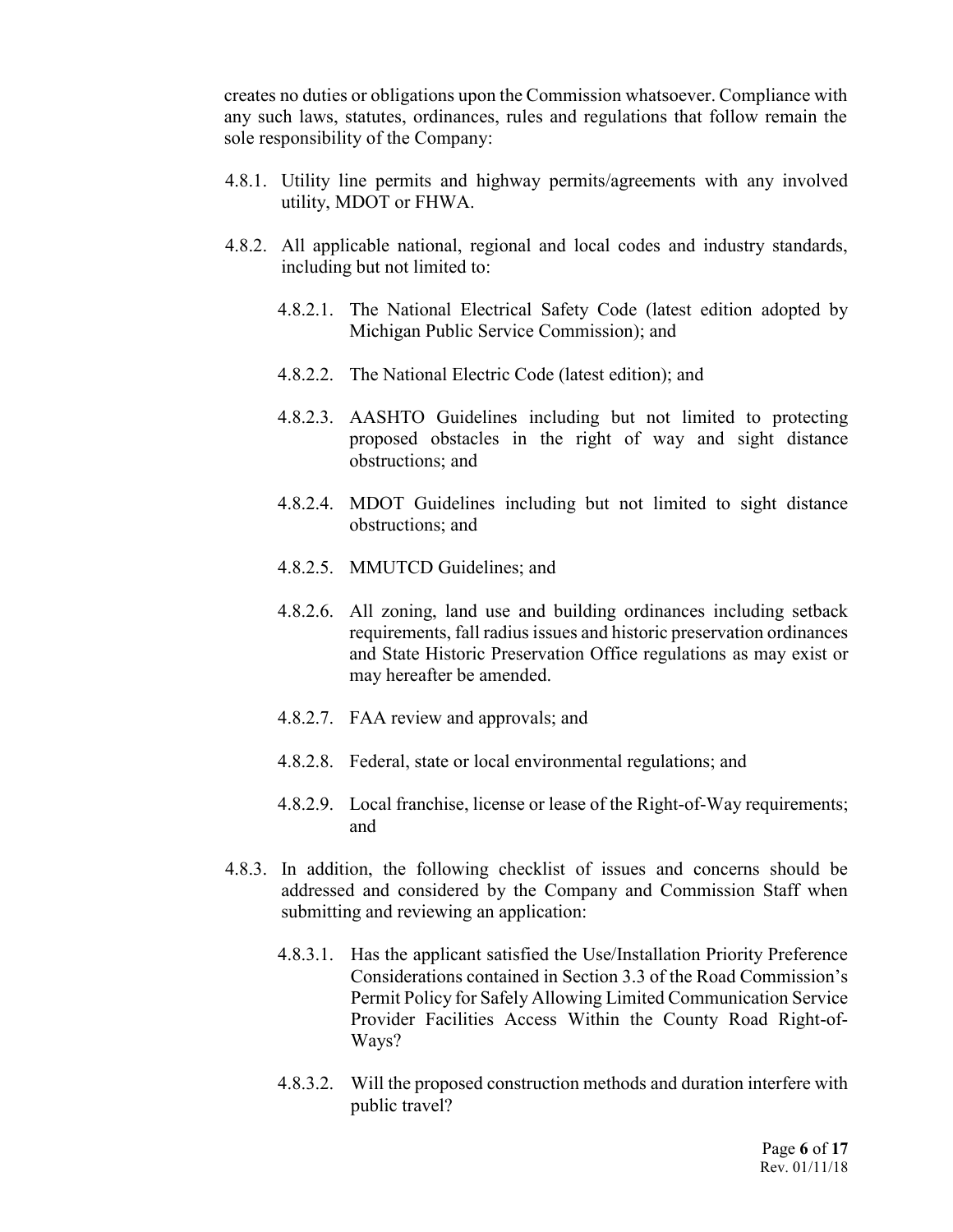- 4.8.3.3. Does placement of poles, equipment or appurtenances interfere with, and if so, do the construction plans include adequate provisions for addressing:
	- 4.8.3.3.1.Existing or proposed intersections or driveways;
	- 4.8.3.3.2.Existing aboveground or underground utilities or other structures;
	- 4.8.3.3.3.Existing or proposed drainage systems;
	- 4.8.3.3.4.Clear vision requirements;
	- 4.8.3.3.5.Clear zone guidelines;
	- 4.8.3.3.6. Planned development or construction on adjacent land?
- 4.8.3.4. Is the Route map specific as to the dimensions of the proposed facilities to be installed and precisely where they are proposed both above and below ground?
- 4.8.3.5. If the facility requires electric supply or back up, has that been included in plans?
- 4.8.3.6. Will routine service and maintenance of the facility require separate driveway permit approval?
- 4.9. Inspections. The Road Commission shall have the right, at the Company's sole expense, to inspect the facility before, during and after construction, and thereafter annually, or more frequently if necessary as determined by the Road Commission.
- 4.10. Street Vacation or Abandonment. If the Road Commission vacates or abandons a Right-of-Way within its jurisdiction, and such vacation or abandonment necessitates the removal and relocation of Company's Facilities in the vacated Right-of-Way, Company shall, as a condition of this permit and these terms and conditions, consent to the vacation and remove its Facilities at its sole cost and expense when ordered to do so by the Road Commission or a court of competent jurisdiction. Company shall relocate its Facilities to such alternate route as the Road Commission and Company mutually agree, applying reasonable engineering standards.
- 4.11. Relocation. If the Road Commission requests Company to relocate, protect, support, disconnect, or remove its Facilities because of street or utility work, other public projects, or public safety concerns, Company shall relocate, protect, support, disconnect, or remove its Facilities, at its sole cost and expense, including where necessary to such alternate route as deemed necessary by the Road Commission. The work shall be completed within a reasonable time period.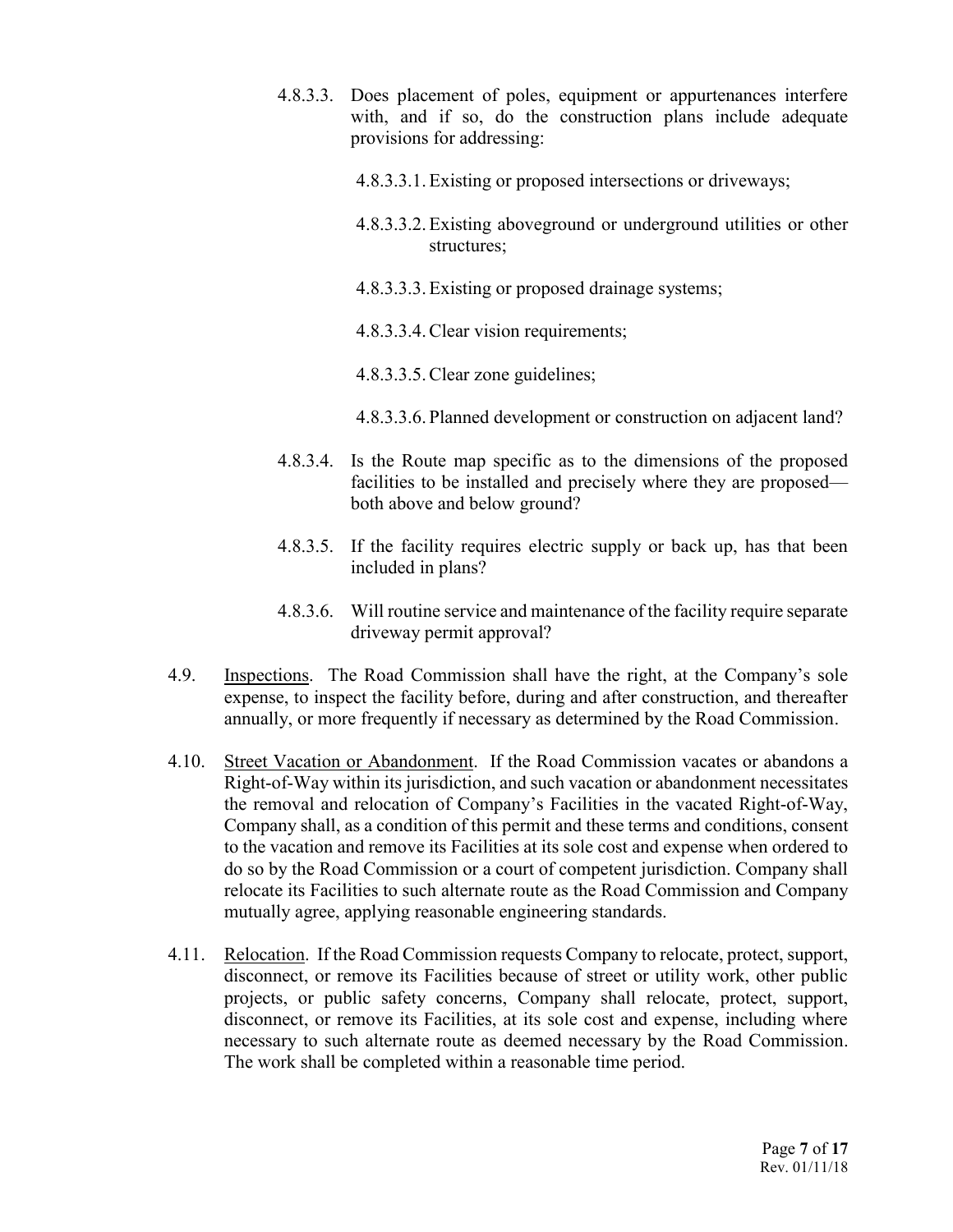- 4.12. Public Emergency. The Road Commission shall have the right to sever, disrupt, digup or otherwise destroy Facilities of Company if such action is necessary because of a public emergency. If reasonable to do so under the circumstances, the Road Commission shall attempt to provide notice to Company. Public emergency shall be any condition which poses an immediate threat to life, health, or property caused by any natural or man-made disaster, including, but not limited to, storms, floods, fire, accidents, explosions, water main breaks, hazardous material spills, etc. Company shall be responsible for repair at its sole cost and expense of any of its Facilities damaged pursuant to any such action taken by the Road Commission.
- 4.13. Miss Dig. If eligible to join, Company shall subscribe to and be a member of "MISS DIG," the association of utilities formed pursuant to 2013 PA 174; MCL 460.721et seq., and shall conduct its business in conformance with the statutory provisions and regulations promulgated thereunder.
- 4.14. Underground Relocation. If Company has its Facilities on poles of Consumers Energy, Detroit Edison or another electric or telecommunications provider and Consumers Energy, Detroit Edison or such other electric or telecommunications provider relocates its system underground, then Company shall relocate its Facilities underground in the same location at Company's sole cost and expense.
- 4.15. Identification. All personnel of Company and its contractors or subcontractors who have as part of their normal duties contact with the general public shall wear on their clothing a clearly visible identification card bearing Company's name, their name and photograph. Company shall account for all identification cards at all times. Every service vehicle of Company and its contractors or subcontractors shall be clearly identified as such to the public, such as by a magnetic sign with Company's name and telephone number.

## 5. Indemnification

5.1. Indemnity. Company, its assigns, and successors shall defend, indemnify, protect, and hold harmless the Road Commission, its officers, agents, employees, elected and appointed officials, departments, boards, and commissions from any and all claims, losses, liabilities, causes of action, demands, judgments, decrees, proceedings, and expenses of any nature (collectively "claim" for this Part 5) (including, without limitation, attorneys' fees and associated defense costs) arising out of or resulting from the presence of the Company's Facility or Facilities within the Right-of-Way, or the acts or omissions of Company, its officers, agents, employees, contractors, successors, or assigns, but only to the extent such acts or omissions are related to the Company's use of or installation of Facilities in the Right-of-Way and only to the extent such acts or omissions are the fault or responsibility of Company, its officers, agents, employees, contractors, successors and assigns, or such acts or omissions are the joint fault of the Road Commission and the Company, its officers, agents, employees, contractors, successors and assigns.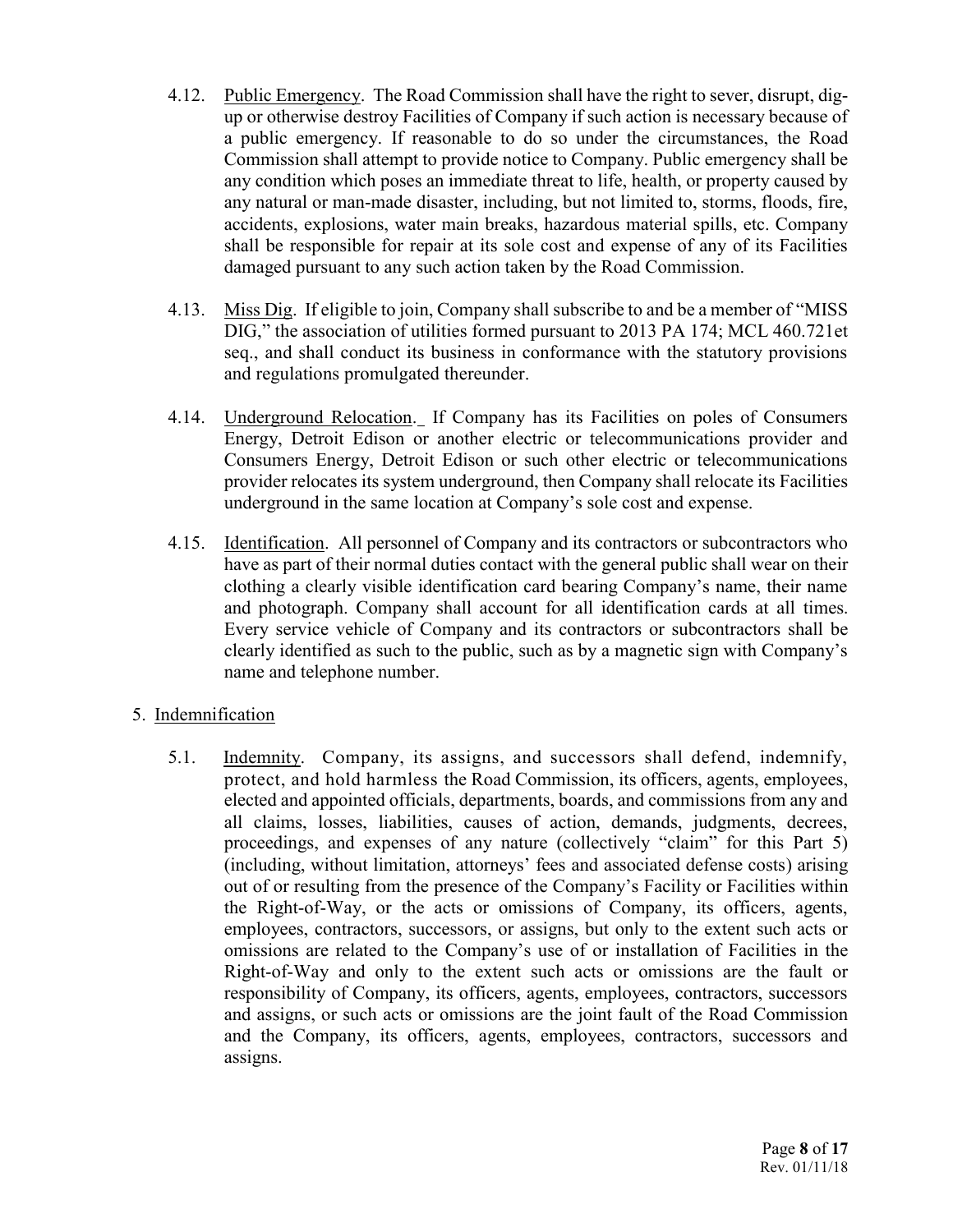- 5.2. Notice, Cooperation. The Road Commission shall notify Company promptly in writing of any such claim and the method and means proposed by the Road Commission for defending or satisfying such claim. The Road Commission shall cooperate with Company in every reasonable way to facilitate the defense of any such claim. The Road Commission shall consult with Company respecting the defense and satisfaction of such claim, including the selection and direction of legal counsel.
- 5.3. Settlement. Neither the Road Commission nor the Company shall settle any claim subject to indemnification under this Part 5 without the advance written consent of the other.

#### 6. Insurance

- 6.1. Coverage Required. Prior to beginning any construction in or installation of the Facilities in the Right-of-Way, Company shall obtain insurance as set forth below and file certificates evidencing same with the Road Commission. Such insurance shall be maintained in full force and effect until the end of the Term. In the alternative, Company may satisfy this requirement through a program of selfinsurance, acceptable to the Road Commission, by providing reasonable evidence of its financial resources. The Road Commission's acceptance of such self-insurance shall not be unreasonably withheld.
	- 6.1.1. Commercial general liability insurance, including, as appropriate and in the Road Commission's discretion, Completed Operations Liability, Independent Contractors Liability, Contractual Liability coverage, railroad protective coverage and coverage for property damage from perils of explosion, collapse or damage to underground utilities, commonly known as XCU coverage, in an amount not less than five million dollars (\$5,000,000).
	- 6.1.2. Liability insurance for sudden and accidental environmental contamination with minimum limits of two million dollars (\$2,000,000) and providing coverage for claims discovered within three (3) years after the term of the policy.
	- 6.1.3. Automobile liability insurance in an amount not less than two million dollars (\$2,000,000).
	- 6.1.4. Workers' compensation and employer's liability insurance with statutory limits, and any applicable Federal insurance of a similar nature.
	- 6.1.5. The coverage amounts set forth above may be met by a combination of underlying (primary) and umbrella policies so long as in combination the limits equal or exceed those stated. If more than one insurance policy is purchased to provide the coverage amounts set forth above, then all policies providing coverage limits excess to the primary policy shall provide drop down coverage to the first dollar of coverage and other contractual obligations of the primary policy, should the primary policy carrier not be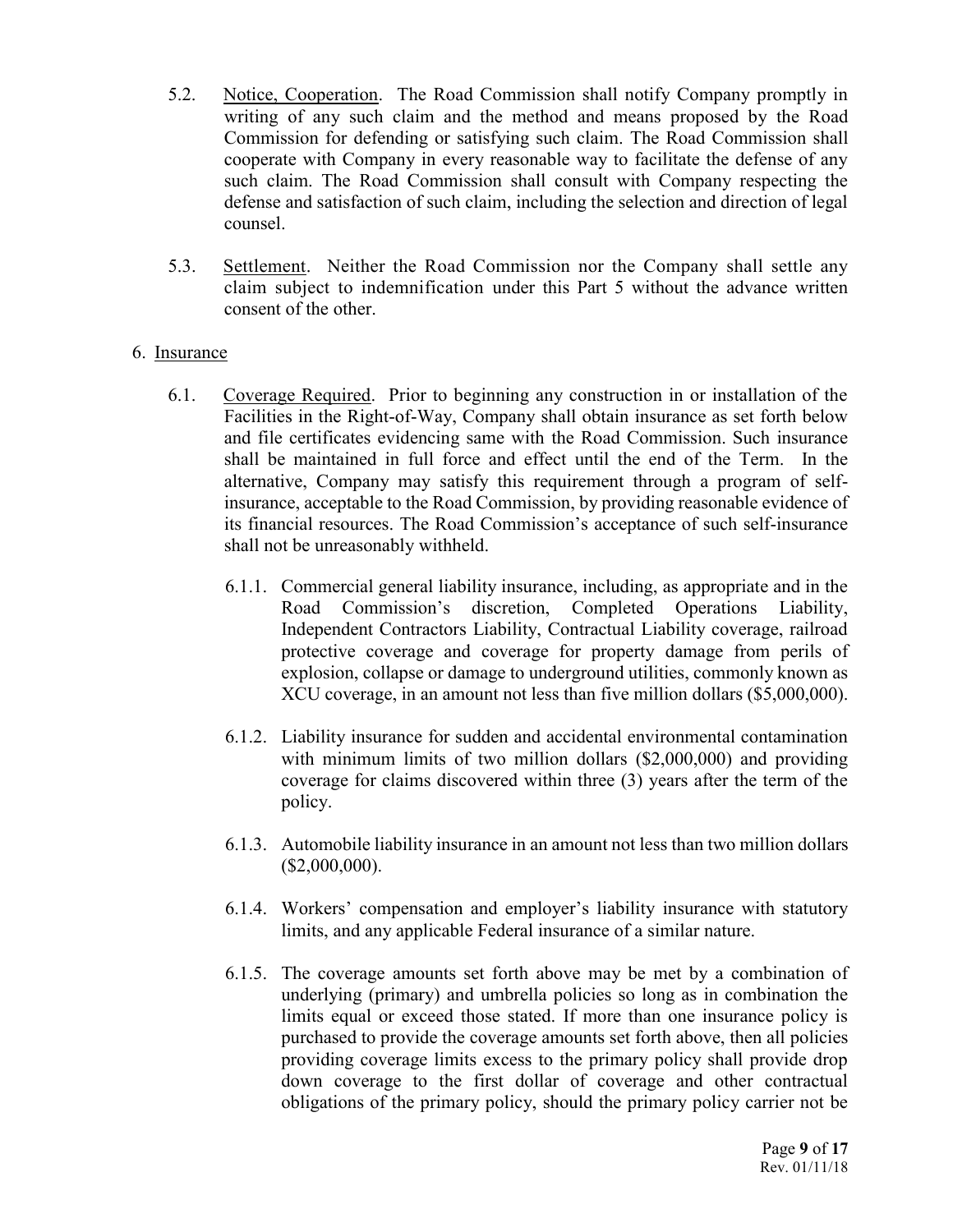able to perform any of its contractual obligations or not be collectible for any of its coverages for any reason during the Term, or (when longer) for as long as coverage could have been available pursuant to the terms and conditions of the primary policy.

- 6.2. Cancellation. All insurance policies shall provide that they shall not be canceled, modified or not renewed unless the insurance carrier provides thirty (30) days prior written notice to the Road Commission. Company shall annually provide the Road Commission with a certificate of insurance evidencing such coverage. All insurance policies (other than environmental contamination, workers' compensation and employer's liability insurance) shall be written on an occurrence basis and not on a claims made basis.
- 6.3. Qualified Insurers. All insurance shall be issued by insurance carriers licensed to do business by the State of Michigan or by surplus line carriers on the Michigan Insurance Commission approved list of companies qualified to do business in Michigan. All insurance and surplus line carriers shall be rated A+ or better by A.M. Best Company.
- 6.4. Deductibles. If the insurance policies required by this Part 6 are written with retainages or deductibles in excess of \$50,000, they shall be approved by the Road Commission in advance in writing. Company shall indemnify and save harmless the Road Commission from and against the payment of any deductible and from the payment of any premium on any insurance policy required to be furnished hereunder.
- 6.5. Contractors. Company's contractors and subcontractors working in the Right-of-Way shall carry in full force and effect commercial general liability, environmental contamination liability, automobile liability and workers' compensation and employer liability insurance which complies with all terms of this Part 6. In the alternative, Company, at its expense, may provide such coverages for any or all its contractors or subcontractors (such as by adding them to Company's policies).
- 6.6. Insurance Primary. Company's insurance coverage shall be primary insurance with respect to the Road Commission, its officers, agents, employees, elected and appointed officials, departments, boards, and commissions (collectively "them"). Any insurance or self-insurance maintained by any of them shall be in excess of Company's insurance and shall not contribute to it (where "insurance or selfinsurance maintained by any of them" includes any contract or agreement providing any type of indemnification or defense obligation provided to, or for the benefit of them, from any source, and includes any self-insurance program or policy, or selfinsured retention or deductible by, for or on behalf of them).

# 7. Term

- 7.1. Term. The term ("Term") of any Permit shall be until the earlier of:
	- 7.1.1. The expiration date identified in the Permit.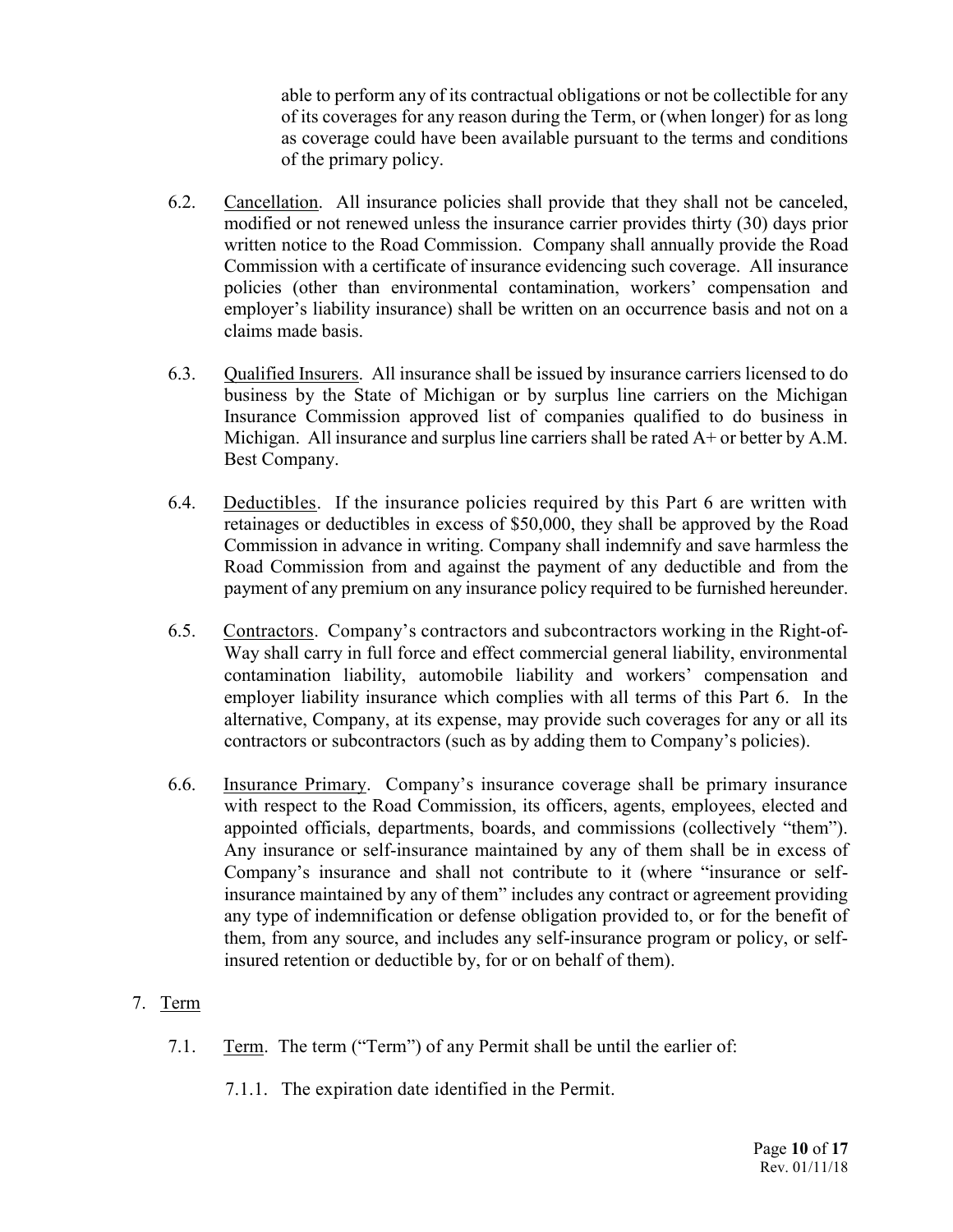- 7.1.2. The expiration of any permit or franchise or similar agreements issued by the relevant municipality; or
- 7.1.3. When the Facility or Facilities have not been used to provide communications services for a period of one hundred and eighty (180) days by the Company or a successor or an assign of the Company; or
- 7.1.4. One-hundred and eighty (180) days (or sooner if agreed to by the Road Commission) after the Company, at its election and with or without cause, delivers written notice of termination to the Road Commission; or
- 7.1.5. Upon the Road Commission giving written notice to the Company of the occurrence or existence of a violation or default by the Company of any general or special terms or conditions of any Right-of-Way Permit, where Company fails to cure, or commence good faith efforts to cure, such violation or default within thirty (30) days (or such shorter period of time as expressly required by the Road Commission or elsewhere in general or special terms and conditions) after delivery of such notice; or
- 7.1.6. Unless the Road Commission grants a written extension, one year from the Permit's effective date if prior thereto Company has not started the construction and installation of the Facility or Facilities within the Right-of-Way, and two years from the Effective Date if by such time construction and installation of the Facilities is not complete.
- 8. Performance Deposit or Letter of Credit
	- 8.1. Performance Deposit Requirement. The Road Commission may, at its sole discretion, require Company to post a cash performance deposit (or similar security acceptable to the Road Commission) to ensure full compliance with these terms and conditions, including but not limited to the removal of the Facilities at the termination of this Permit, as provided in MCL 224.19b and set forth in the Road Commission's adopted fee schedule. Proof of such deposit or security shall be attached to these terms and conditions as **Exhibit B**.
		- 8.1.1. Any cash performance deposit tendered to the Road Commission will be held in escrow pending termination of all applicable Right-of-Way Permits and removal of all applicable Facilities to the satisfaction of the Road Commission in its sole discretion and judgement.
- 9. Fees
	- 9.1. Establishment; Reservation. The Road Commission is entitled to full recovery of all costs and fees associated with any Right-of-Way Permit and the general or special terms and conditions as provided in MCL 224.19b, or otherwise at law, and as set forth in the Road Commission's adopted schedule.
- 10. Removal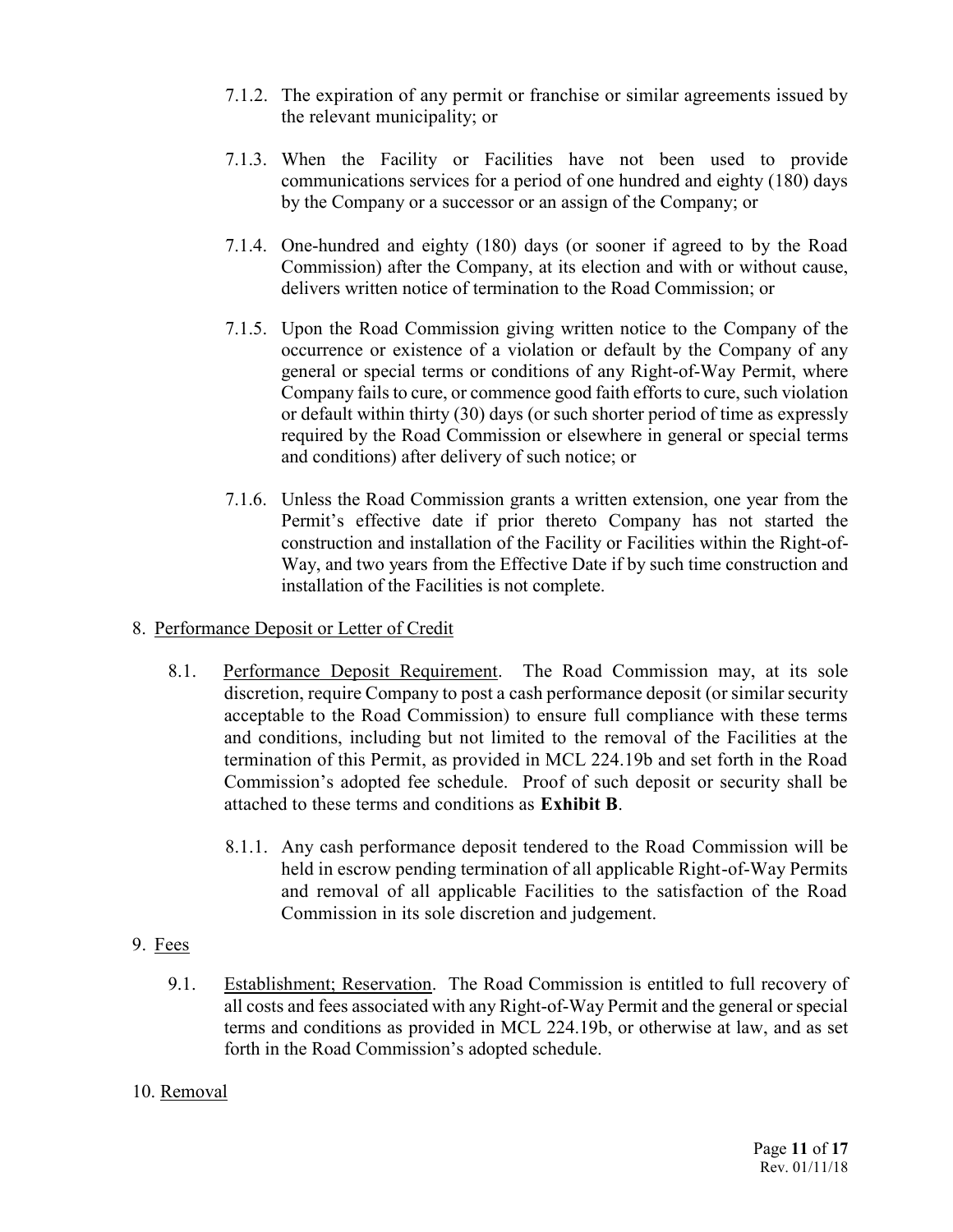- 10.1. Removal; Underground. As soon as practicable after the Term, Company or its successors and assigns shall remove any underground cable or other portions of the Facilities from the Right-of-Way which has been installed in such a manner that it can be removed without trenching or other opening of the Right-of-Way. Company shall not remove any underground cable or other portions of the Facilities which requires trenching or other opening of the Right-of-Way except with the prior written approval of the Road Commission. All removals shall be at Company's sole cost and expense.
	- 10.1.1. For purposes of this Part 10, "cable" means any wire, coaxial cable, fiber optic cable, feed wire or pull wire.
- 10.2. Removal; Above Ground. As soon as practicable after the Term, Company, or its successor or assigns at its sole cost and expense, shall, unless waived in writing by the Road Commission, remove from the Right-of-Way all above ground elements of its Facilities, including but not limited to poles, pedestal mounted terminal boxes, and lines attached to or suspended from poles.
- 10.3. Schedule. The schedule and timing of removal shall be subject to approval by the Road Commission. Unless extended by the Road Commission, removal shall be completed not later than twelve (12) months following the Term. Portions of the Facilities in the Right-of-Way which are not removed within such time period shall be deemed abandoned and, at the option of the Road Commission exercised by written notice to Company as set forth in Part 12, title to the portions described in such notice shall vest in the Road Commission.
- 11. Assignment. Company may assign or transfer its rights under this permit and these terms and conditions, or the persons or entities controlling Company may change, in whole or in part, voluntarily, involuntarily, or by operation of law, including by merger or consolidation, change in the ownership or control of Company's business, or by other means, subject to the following:
	- 11.1. No such transfer or assignment or change in the control of Company shall be effective under this permit and these terms and conditions, without the Road Commission's prior approval (not to be unreasonably withheld), during the time period from the Effective Date until the completion of the construction of the Facilities in those portions of the Right-of-Way identified on Exhibit A.
		- 11.1.1. After the completion of such construction, Company must provide notice to the Road Commission of such transfer, assignment or change in control no later than thirty (30) days after such occurrence; provided, however,
		- 11.1.2. In the event of a change in control, it shall not be to an entity lacking the qualifications to assure Company's ability to perform under the general and special terms and conditions of any Right-of-Way Permit, and to comply with all applicable law; and Company shall comply with any updated insurance and performance deposit requirements under Sections 6 and 8 respectively.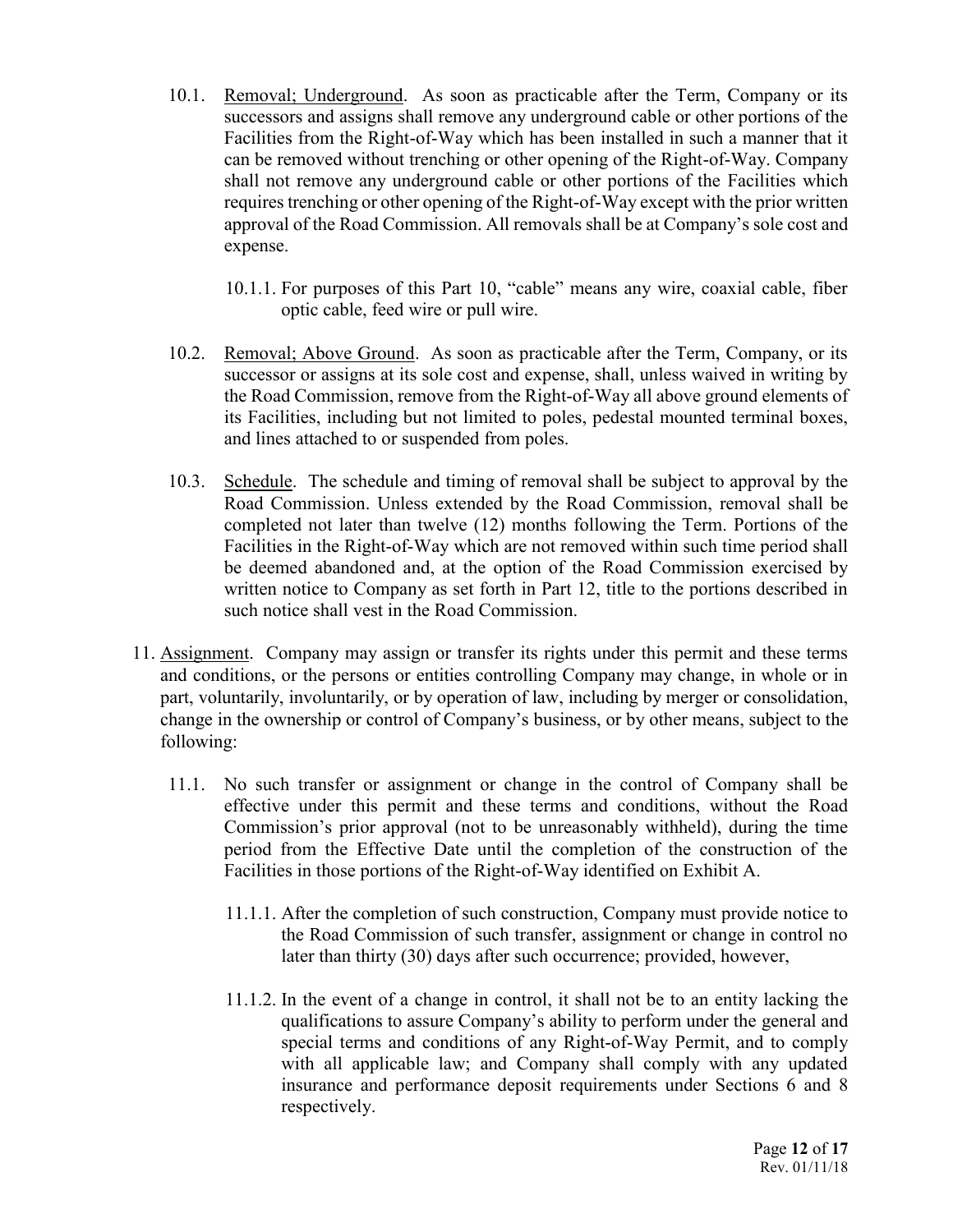- 11.2. Any transferee or assignee of any Right-of-Way permit shall be qualified to perform under all general and special terms and conditions; must comply with all applicable law; shall be subject to the obligations of the Right-of-Way Permit and all general and special terms and conditions, including responsibility for any defaults which occurred prior to the transfer or assignment; shall supply the Road Commission with the information required under Section 3.1; and shall comply with any updated insurance and performance deposit or other security requirements under Sections 6 and 8 respectively, which the Road Commission deems necessary, and
- 11.3. Pole tag replacement will comport with any such assignment or other change.

## 12. Notices

12.1. Notices. All notices under any Right-of-Way Permit and these terms and conditions shall be given as follows:

12.1.1. If to the Road Commission, to \_\_\_\_\_\_\_\_\_\_\_\_\_\_\_\_\_\_\_\_\_\_\_\_\_\_

12.1.2. If to Company, to\_\_\_\_\_\_\_\_\_\_\_\_\_\_\_\_\_\_\_\_\_\_\_\_\_\_\_\_\_\_\_\_\_\_\_\_\_\_

12.2. Change of Address. Company and the Road Commission may change its address or personnel for the receipt of notices at any time by giving notice thereof to the other as set forth above.

## 13. Other items

- 13.1. No Cable, OVS. Any Right-of-Way Permit and these terms and conditions do not authorize Company to provide commercial cable type services to the public, such as "cable service" or the services of an "open video system operator" (as such terms are defined in the Federal Communications Act of 1934 and implementing regulations, currently 47 U.S.C. §§ 522 (6), 573 and 47 CFR § 76.1500).
- 13.2. Duties. Company shall faithfully perform all duties required by this permit and these terms and conditions.
- 13.3. Effective Date. Any Right-of-Way Permit, and all general and special terms and conditions thereto, shall become effective when issued by the Road Commission. It is intended that any Right-of-Way Permit and all general and special terms and conditions not be issued or become binding unless and until:
	- 13.3.1. All laws, regulations and rules of all other government entities with concurrent, coincident, concomitant or other jurisdiction of the affected right-of-ways have been complied with and authorized by such governmental entities and as referenced in section 4.8.
	- 13.3.2. All insurance documents and the required cash performance deposit (or similar approved security) are received in proper form.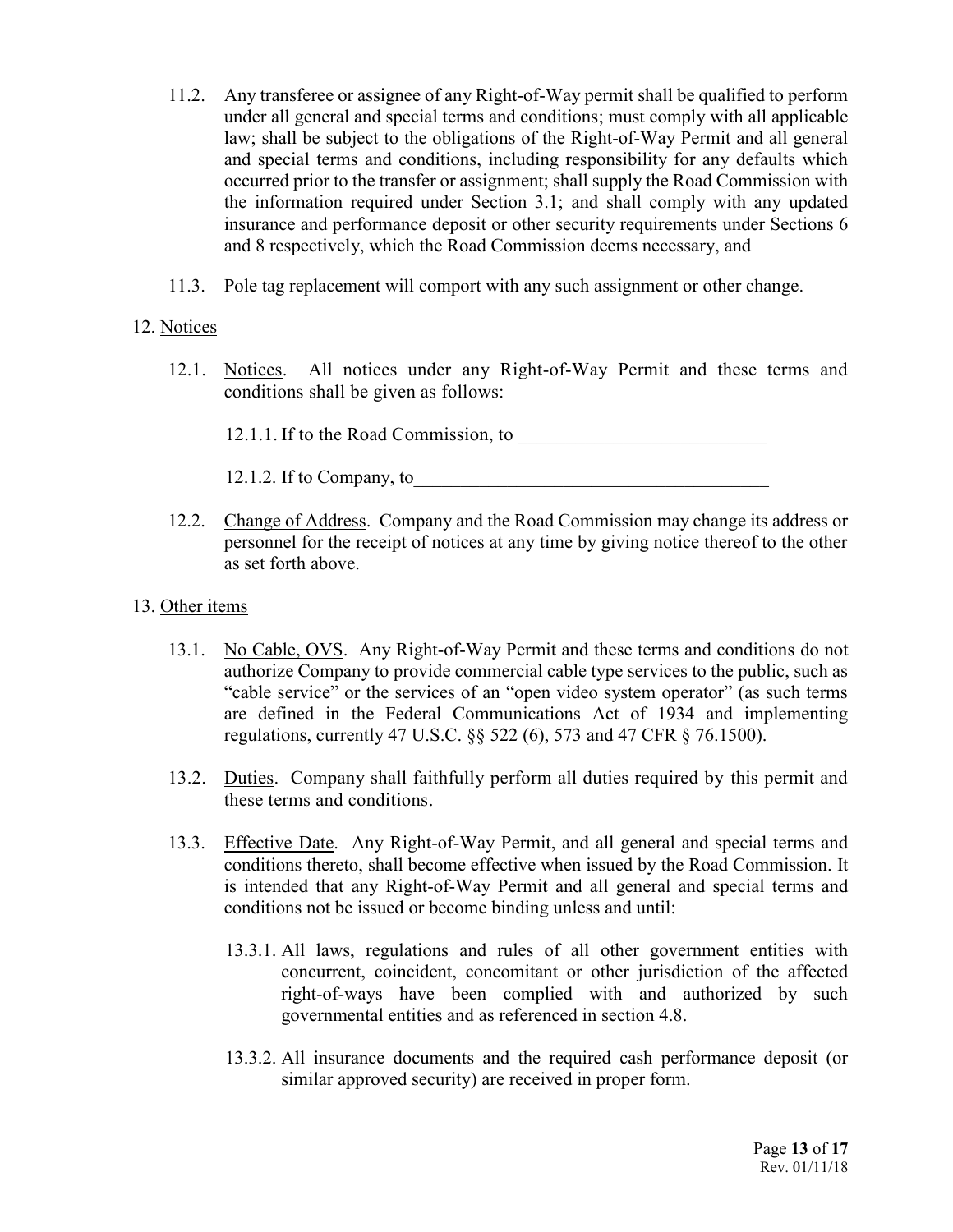- 13.4. Authority. Any Right-of-Way Permit, as subject to all general and special terms and conditions, satisfy the requirement for a permit under MCL 224.19b.
- 13.5. Amendment. Any Right-of-Way Permit and any general or special terms and conditions thereto, may be amended by the Road Commission with notice to the Company.
- 13.6. Interpretation and Severability. The provisions of any Right-of-Way permit and all general and special terms and conditions thereto shall be liberally construed to fulfill the Road Commission's Permit Policy for Safely Allowing Limited Communication Service Provider Facilities Access Within the County Road Right-of-Ways, which is incorporated herein by reference, and to protect and preserve the peace, health, safety and welfare of the public. Should any provision or section of any Right-of-Way Permit or any general or special terms and conditions thereto be held unconstitutional, invalid, overbroad or otherwise unenforceable, such determination/holding shall not be construed as affecting the validity of any of the remaining Right-of-Way Permit or general or special terms and conditions. If any provision in any Right-of-Way Permit or any general or special terms and conditions thereto is found to be partially overbroad, unenforceable, or invalid, Company and Road Commission may nevertheless enforce such provision to the extent permitted under applicable law. No provision of any Right-of-Way Permit and these special terms and conditions shall be construed to be a waiver or any rights either the Road Commission or Company may have under applicable federal, state or local law.
- 13.7. Governing Law. This permit and these terms and conditions shall be governed by the laws of the State of Michigan.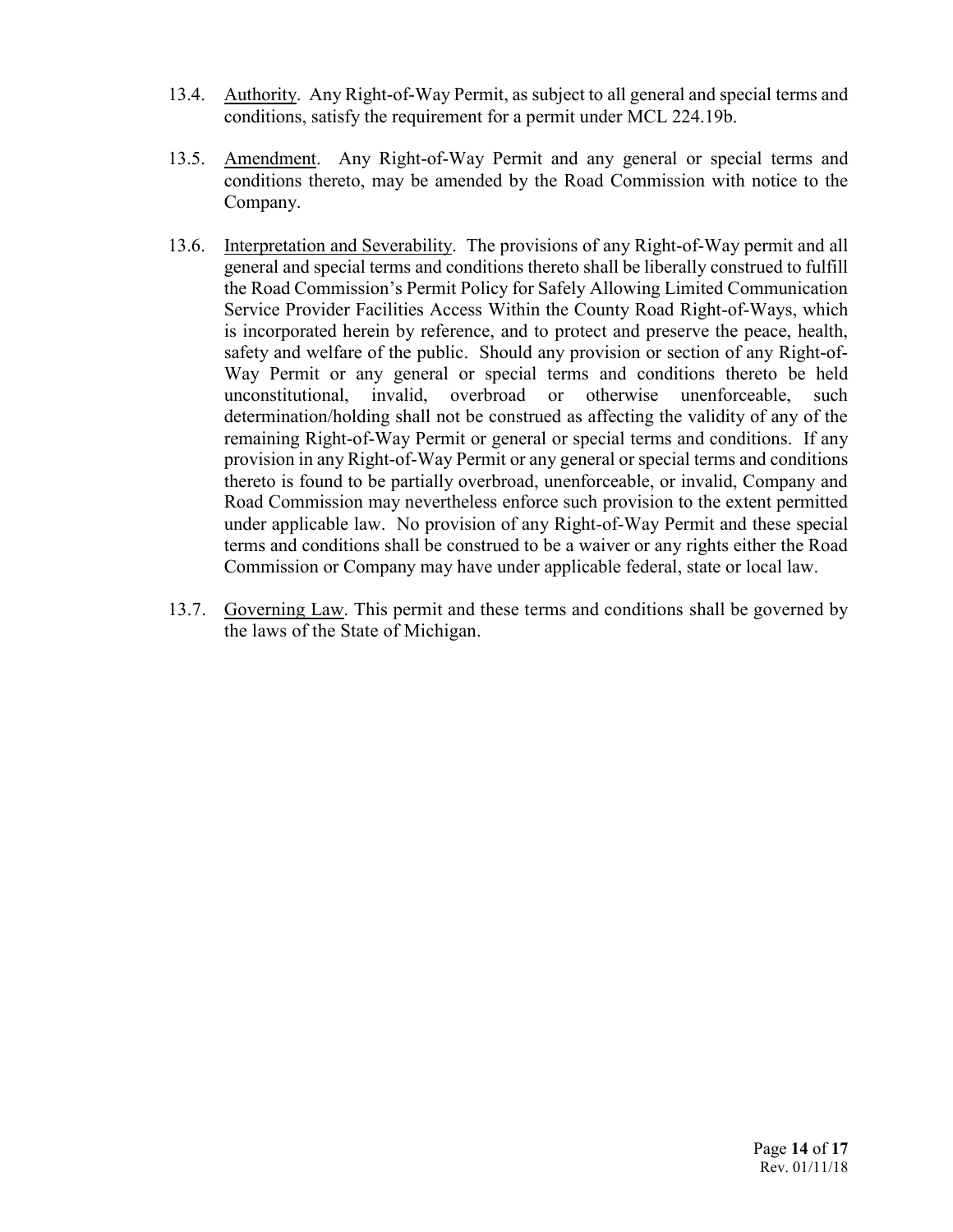"Company agrees and acknowledges that these Communication Service Provider Right-of-Way Permit: Special Terms and Conditions apply to all CSP Right-of-Way Permits issued to Company by the Genesee County Road Commission at any and all times prior or subsequent to execution of this agreement."

 $\overline{a}$ 

[Company Name]

By: <u>second</u> and the second second second second second second second second second second second second second second second second second second second second second second second second second second second second secon

Its: Date:

Genesee County Road Commission

| By:   |  |  |  |
|-------|--|--|--|
| Its:  |  |  |  |
| Date: |  |  |  |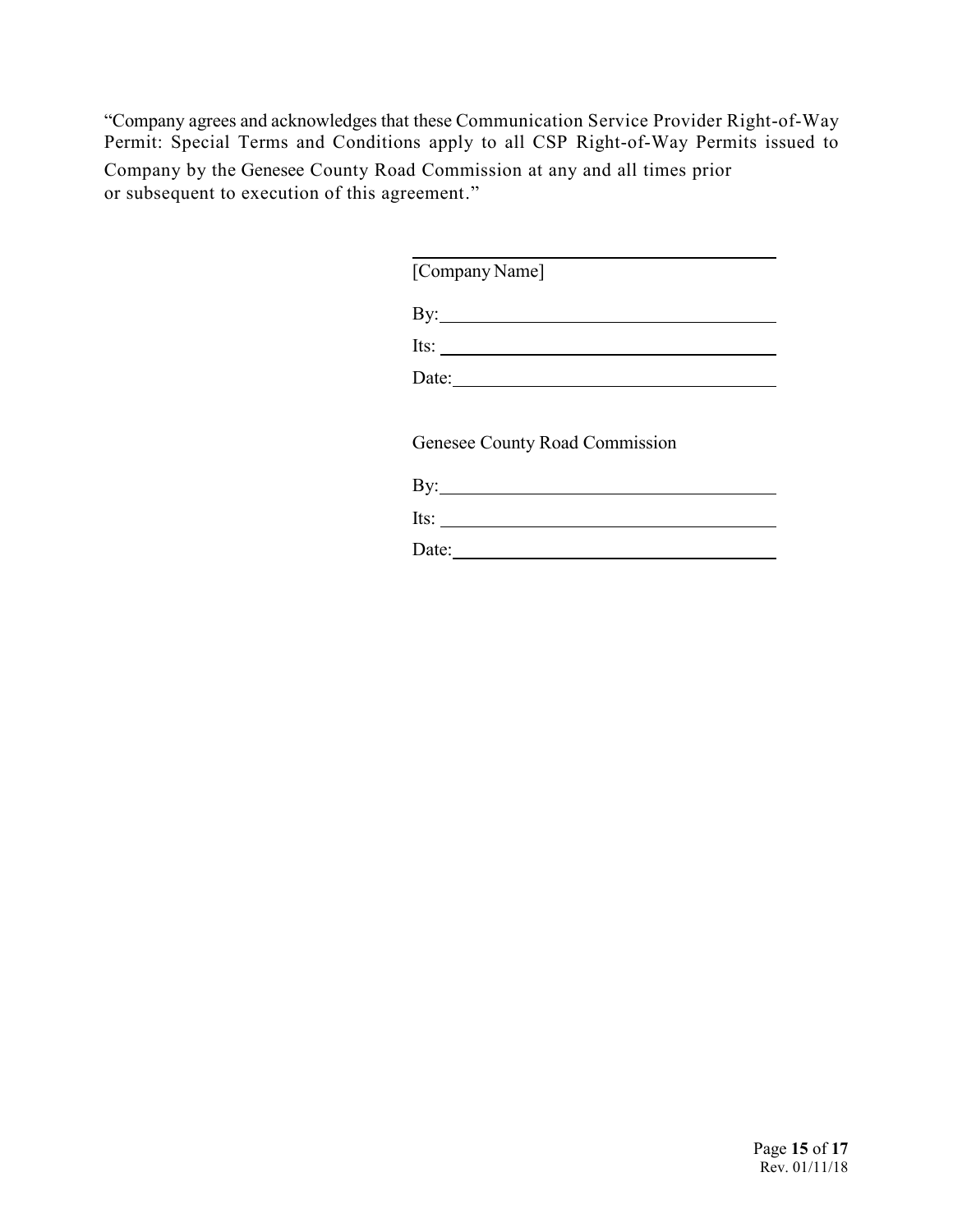# **Exhibit A**

## **Detailed Route Map and Specifications of All Facilities Authorized for Access to the Public Right-of-Way by Company**